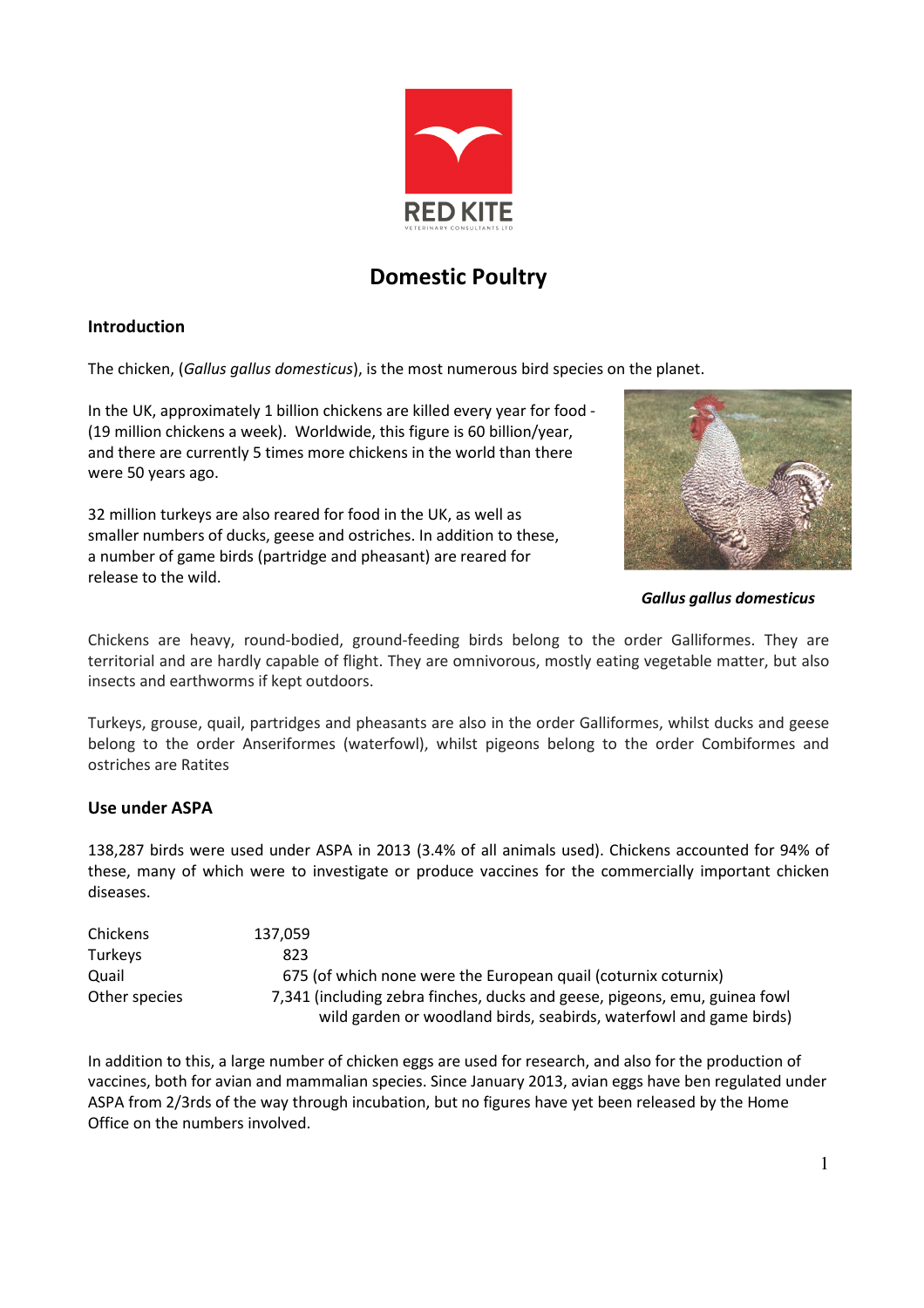## Biology of the chicken

The anatomy and physiology of all avian species differs in many respects from that of mammals:

#### External features

The skin is largely covered in feathers, although the legs are covered in scales. There are 5 main types of feathers, each modified for a different purpose; flight, insulation, camouflage, sexual attraction etc. Most birds moult in the spring, often at the time of egg laying. There are no lips or teeth but the skin is modified to form a keratinised beak (rostrum). The eyes are large and birds can see colour. They possess transparent nictitating membranes.

Chickens possess a fleshy protuberance on the top of the head (the comb), and 2 fleshy protuberances under the chin (the wattles). These can vary in size and shape between breeds, but are usually larger on the male than the female. They act as thermal regulators, whilst the comb is also a sexual display organ of males. There are no sweat glands, but an oil gland (preen gland) is located on the back at the base of the tail. Female chickens also have a brood patch; an area of featherless skin on the underside of abdomen, well supplied with blood vessels to transfer heat to the incubating eggs.

#### Skeleton

The skeleton of a bird must be light enough to fly and yet strong enough to support the considerable pectoral musculature required for flight. To achieve lightness, the medullary cavities of many of the long bones are filled with extensions of air sacs. However, this leaves the cortices of the bones considerably thinner than those of mammals, which make bird bones quite brittle and susceptible to fracture.

The forelimbs are modified as wings, with fusion of many of the bones to provide additional strength. The sternum has a massive extension, the keel or carina, to allow for the attachment of the muscles of flight.

#### Cardio-vascular system

The circulatory system is similar to mammals, but the heart is enlarged, and avian red blood cells possess a nucleus (mammals have non-nucleated RBCs). The heart rate is very rapid (200-250/minute, rising to 400+ if frightened). Birds are able to control the blood flow to the lower legs and feet, which are not feathered, to prevent excessive heat loss.

#### Respiratory system

Birds do not possess a diaphragm, and the lungs are non-lobar and do not expand as in mammals. In chickens, the lungs connect with 9 airsacs, some of which extend into the long bones. Birds breathe by expansion and contraction of the chest wall, acting as bellows. Take great care when handling birds, as without a muscular diaphragm, compression of the chest wall can prevent respiration.

#### Digestive system

There is an oro-pharynx, with no soft palate. In many birds, including the galliformes, the oesophagus has a muscular dilatation, half way along its length, the crop. This acts to soften food and regulate its flow through the system. The stomach is in 2 parts, the pro-venticulus and the ventriculus or gizzard. The latter is a very muscular organ, which grinds the food. It frequently has grit to assist in this process. There is a short colon with 2 large caecae.

#### Urinary system

The chicken does not have a bladder. The urine is thick and pasty, with low water content, but high in uric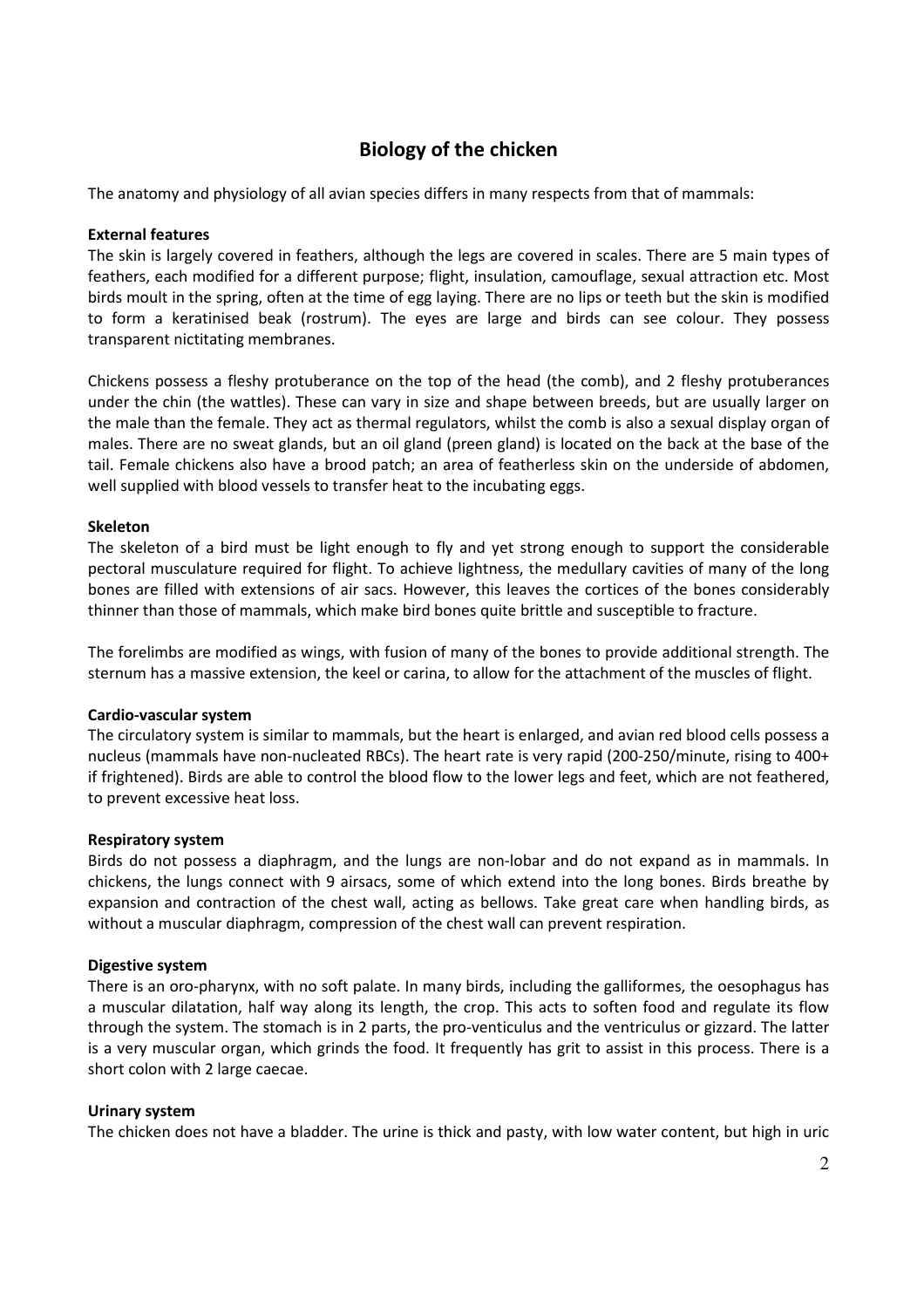acid. This urate paste is excreted via the ureters, which also open directly into the cloaca. The urate paste shows as a white cap on some faecal stools.

### Reproductive system

The hen has only one functioning ovary and oviduct (the left), which opens directly into the cloaca. The male has 2 intra-abdominal testes located by the kidneys. The ductus deferens opens into 2 small papilla on the wall of the cloaca. Fertilisation of the egg occurs in the oviduct. Incubation for chicken eggs is 21 days and for turkey eggs is 28 days.

## Husbandry

## 1) Chicks

## **Temperature**

Chicks have very poor thermo-regulation for the first few weeks of life and so immediately after hatching they are moved to brooders. The room temperature of a brooder should be 24-26C°C, with supplementary heat to provide a warmer area maintained at 30-32°C, under a canopy. A dull emitter heater is often used, and should provide a temperature of 32°C at 15cms from the brooder canopy, at a height of 5cm above the floor. The chicks should be confined by the use of a brooder guard (1.5 metres diameter) for the first few days. Thus chicks will have a choice between temperatures from 24-32°C for the first week of life. Relative humidity should be 60-80% for the first week of life.

The chicks' behaviour should be used as a guide when setting brooder lamp temperature. If thermally comfortable, chicks of all species will be evenly spaced in the enclosure and making a moderate amount of noise; quiet chicks may be too hot and chicks making noisy distress calls may be too cold.

The temperature of the brooder room should gradually be reduced to 24-26°C by 4 weeks of age and 20- 21°C by 5-6 weeks of age. The feeder length must be increased to 15cms/bird (4-9 if ad-lib) and the drinker length to 2.5 cms/bird. If nipple or cup drinkers are used, there should be 1 nipple (or cup) per 3-4 birds, with a minimum of 2 in each enclosure.

| Age (days)    | Under<br>lamp (°C) | Ambient temperature in<br>room $(^{\circ}C)$ | Relative humidity (%) |
|---------------|--------------------|----------------------------------------------|-----------------------|
| Up to $1$     | 35                 | 25 to 30                                     | 60 to 80              |
| over 1 to 7   | 32                 | 22 to 27                                     | 60 to 80              |
| over 7 to 14  | 29                 | 19 to 25                                     | 40 to 80              |
| over 14 to 21 | 26                 | 18 to 25                                     | 40 to 80              |
| over 21 to 28 | 24                 | 18 to 25                                     | 40 to 80              |
| over 28 to 35 |                    | 18 to 25                                     | 40 to 80              |
| over 35       |                    | 15 to 25                                     | 40 to 80              |

#### Feeding

For the first 4-5 days of life, the chick will survive by absorbing its yolk sac, but as this becomes smaller, the chick must eat to stay alive. Those chicks that do not learn to eat within this time will starve to death, commonly called "starve out". Starve out is a common cause of mortality in the first week of life and every effort must be made to start the chicks feeding. Feed must be small (crumbs) and easily accessible. Place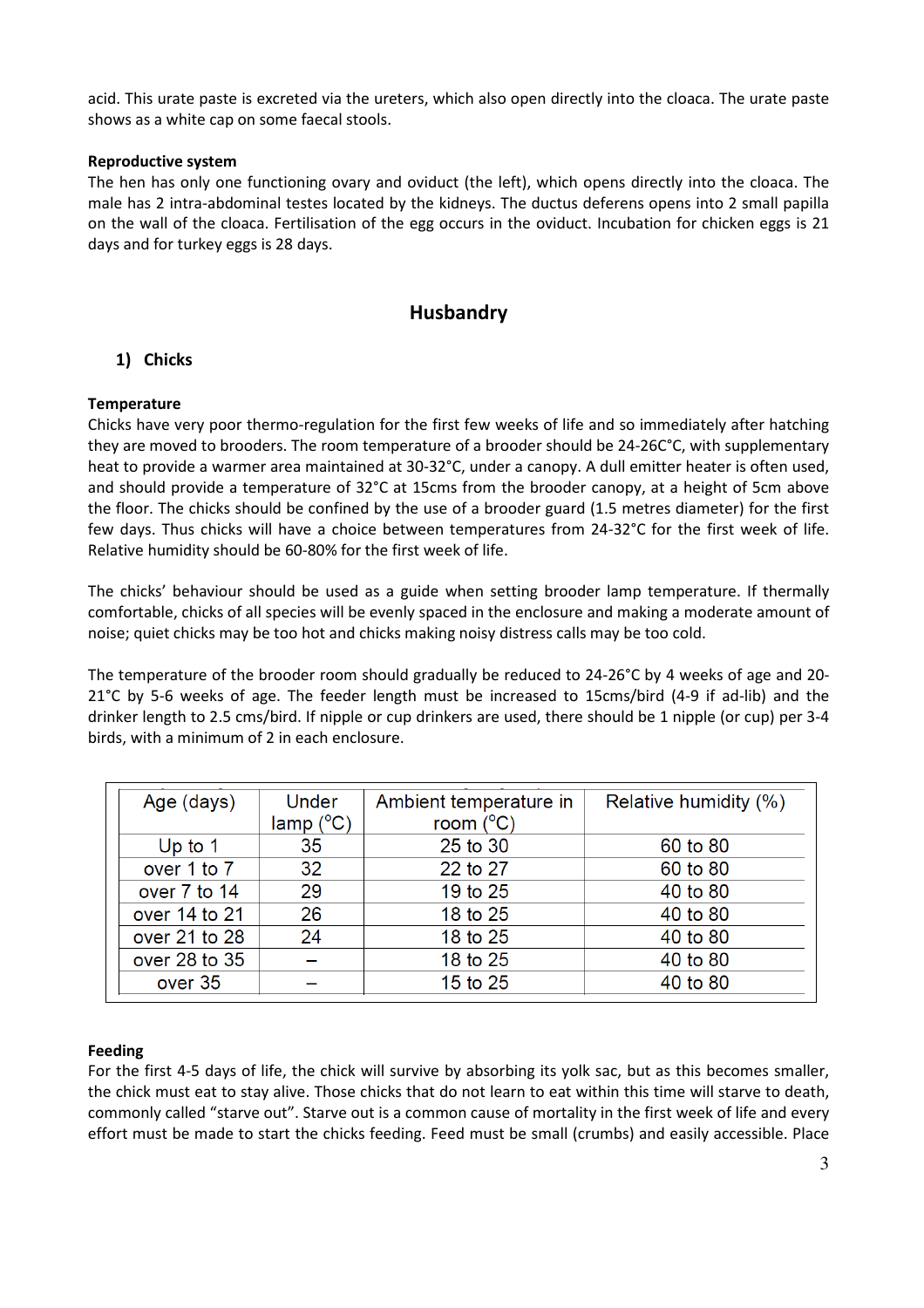the feed on chick paper or on flat trays where they can walk and feed easily. Calcium and phosphorus ratios in starter crumbs must be correct, or rickets can occur at about 21 days of age. Allow 5cm/chick for feeders.

Water: Drinkers must be easily reached (ground level) and allow 1.5cms/chick.

Lighting: Initially, the lighting should be set at 40 lux for 16 hours/day, allowing only 8 hours dark.

Bedding: Chicks of all species should be housed on solid floors with litter. Litter should be absorbent (not dusty), and 3-5cms deep. Use untreated wood if shavings.

## 2) Adults

## Behaviour

Chickens retain much of the biology and behaviour of the Jungle fowl from which they were domesticated. Behaviours that are most important to the species are nesting (in females), perching and using litter for foraging, scratching, pecking and dust-bathing.

Chickens are ground dwelling birds that cannot fly more than a few feet. They are flock animals and will spend a considerable part of the day foraging over their home territory. Nest-building is an important behaviour for laying birds.

They are social animals and should be housed in groups of around five to twenty birds, with fewer males than females in adult groups, for example, a ratio of 1 to 5. Attempts have been made to select strains of fowl for reduced feather pecking or agonistic behaviour. The existence of appropriate strains of this type should be determined, and the feasibility of acquiring them, should be assessed for each project.

Birds should be housed in enclosures which facilitate and encourage a range of desirable natural behaviours, including social behaviour, exercise and foraging. Many birds will benefit from housing that allows them to go outdoors and the feasibility of this should be evaluated with respect to the potential to cause distress or to conflict with experimental aims. Some form of cover such as shrubs should always be provided outdoors to encourage birds to use all the available area.

## Feather pecking

Many of the potential welfare problems specific to birds are associated with inappropriate pecking behaviour. This can be divided into aggressive pecking; feather pecking (where individuals either peck at other birds' feathers or pluck and pull at their own); and pecking at the skin of other birds, which can cause serious suffering and mortality if unchecked. The cause of inappropriate pecking is not always clear, but is believed to be mis-directed foraging behaviour, which can be linked to a number of factors, such as overcrowding, wire mesh floors and bright lighting. It is an inherited trait and there are strain variations. it is often possible to avoid outbreaks by rearing chicks with access to substrate that enables them to forage and peck appropriately.

Prevention is especially important because fowl are attracted to damaged feathers, and the presence of a few feather-pecked birds may therefore lead to the rapid spread of injurious pecking. There are a number of measures that should be employed to avoid outbreaks of injurious pecking wherever possible and to reduce or prevent this behaviour should it occur. These include providing alternative pecking substrates such as foraging substrate, bunches of string, pecking blocks or straw; providing visual barriers; periodically or temporarily lowering the light intensity or using red light; and using light sources that emit UV rays. Anti-pecking sprays are commercially available and can be used to reduce the incidence of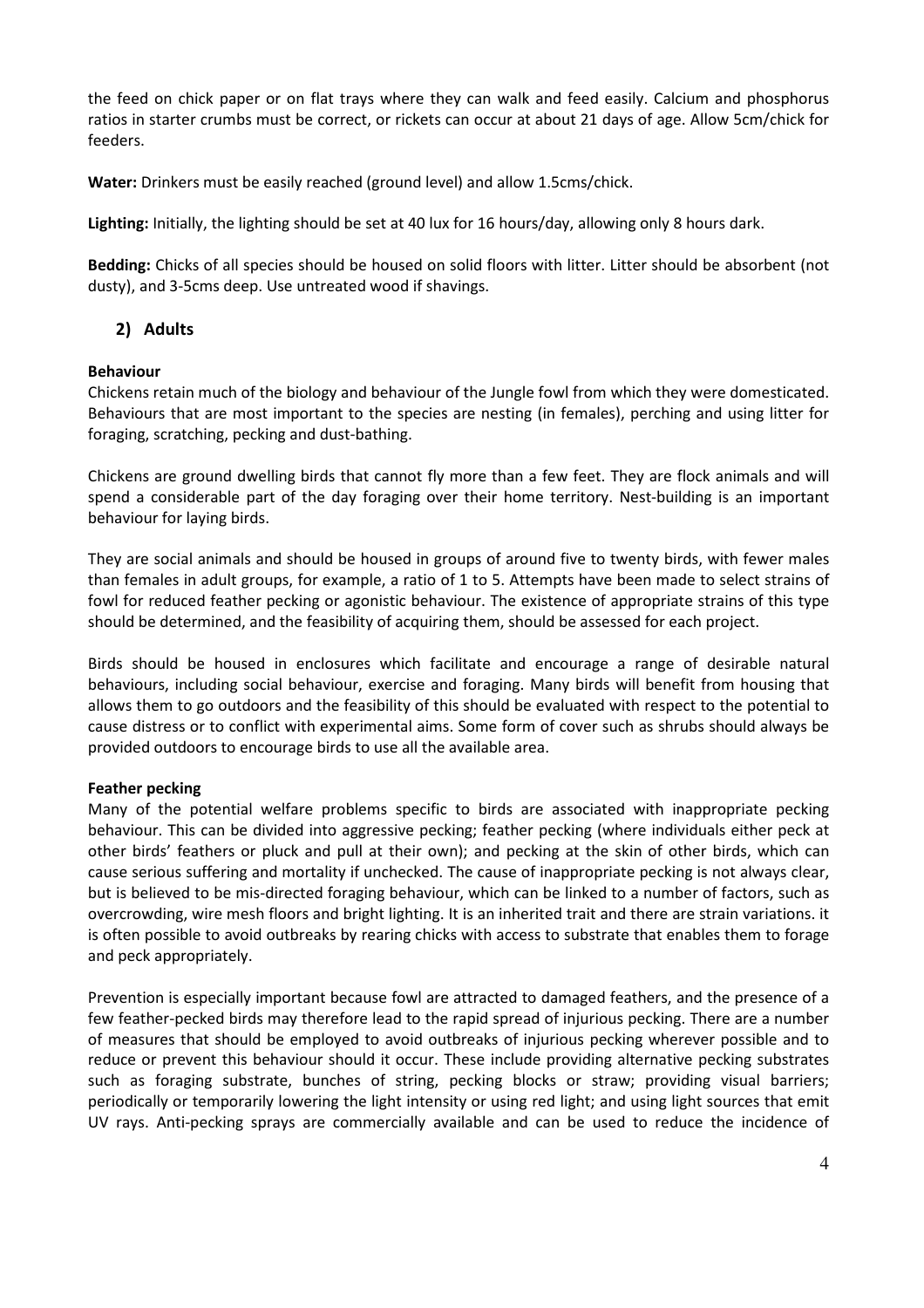injurious pecking in the short term, but it will still be necessary to address the underlying causes of the behaviour. Some strains of domestic bird have been selectively bred so that inappropriate pecking is reduced and such strains should be researched and used wherever possible.

De-beaking (beak-trimming) to prevent feather pecking and aggression, is sometimes carried out at 1 day of age in layers, but it causes both acute and chronic pain, and should not be performed on chickens used under ASPA.

## Accommodation

Birds should be housed in socially harmonious groups within the animal enclosure, unless the scientific procedures or welfare requirements make this impossible. Special care is needed when regrouping birds or introducing an unfamiliar bird to a group. In all cases, groups should be monitored for social compatibility on an ongoing basis. Single-housing of birds for even short periods can be a significant stress factor. Therefore, birds should not be single-housed unless justified on welfare or veterinary grounds. Single-housing on experimental grounds should be determined in consultation with the animal technician and with the competent person charged with advisory duties in relation to the well-being of the animals.

Chickens are social animals, so the formation of appropriate, stable, harmonious groups should be given a high priority.

Poultry can be kept in a variety of types of accommodation. It is a requirement of ASPA that birds should be kept in floor pens, unless there are good scientific reasons to house in cages.

Some hybrid strains of broiler chicken can grow very quickly, so good forward planning is required to ensure that adequate space is available for the duration of the experimental period. The numbers of birds that can be kept in cages are determined by their weight.

## Lighting

Chickens are often kept in subdued lighting to reduce the incidence of feather pecking. However, higher levels are to be encouraged and very low lighting levels (<20 lux) for long periods should not be used. The increased activity resulting from the use of higher intensity lighting can be offset by using red filters, which the birds see as dark. Wherever possible there should also be a dawn and dusk period. This, and the total length of photoperiod, will influence the egg laying cycle in poultry.

#### Feed and water

In broiler breeds, rapid growth can cause leg problems, (such as tibial dystrochondroplasia), or circulatory problems, (leading to ascites). Food intake in these birds may need to be restricted. Food intake (usually 125-250g/day), and water consumption (200-300ml/day) will vary with the type of bird kept and the accommodation.

Poultry are very sensitive to abrupt diet changes, and any changes in feed must be made gradually by mixing the feed in decreasing proportions of "old" feed over a few days.

Not only is it important to feed the correct rations, but with restricted diets you must always ensure that there is adequate space for all the birds to feed at the same time.

Water may be provided in a variety of ways e.g. fonts or automatic drinkers. Drinker management is very important. As the birds gain weight, so the drinkers must be raised such that the water is available at head height. Leaking and overflowing drinkers must be avoided

#### **Temperature**

Poultry should be kept in rooms at temperatures between 15-25<sup>°</sup>C, depending on age. Additional heat lamps may need to be provided for young birds If this is the case, the birds must always have sufficient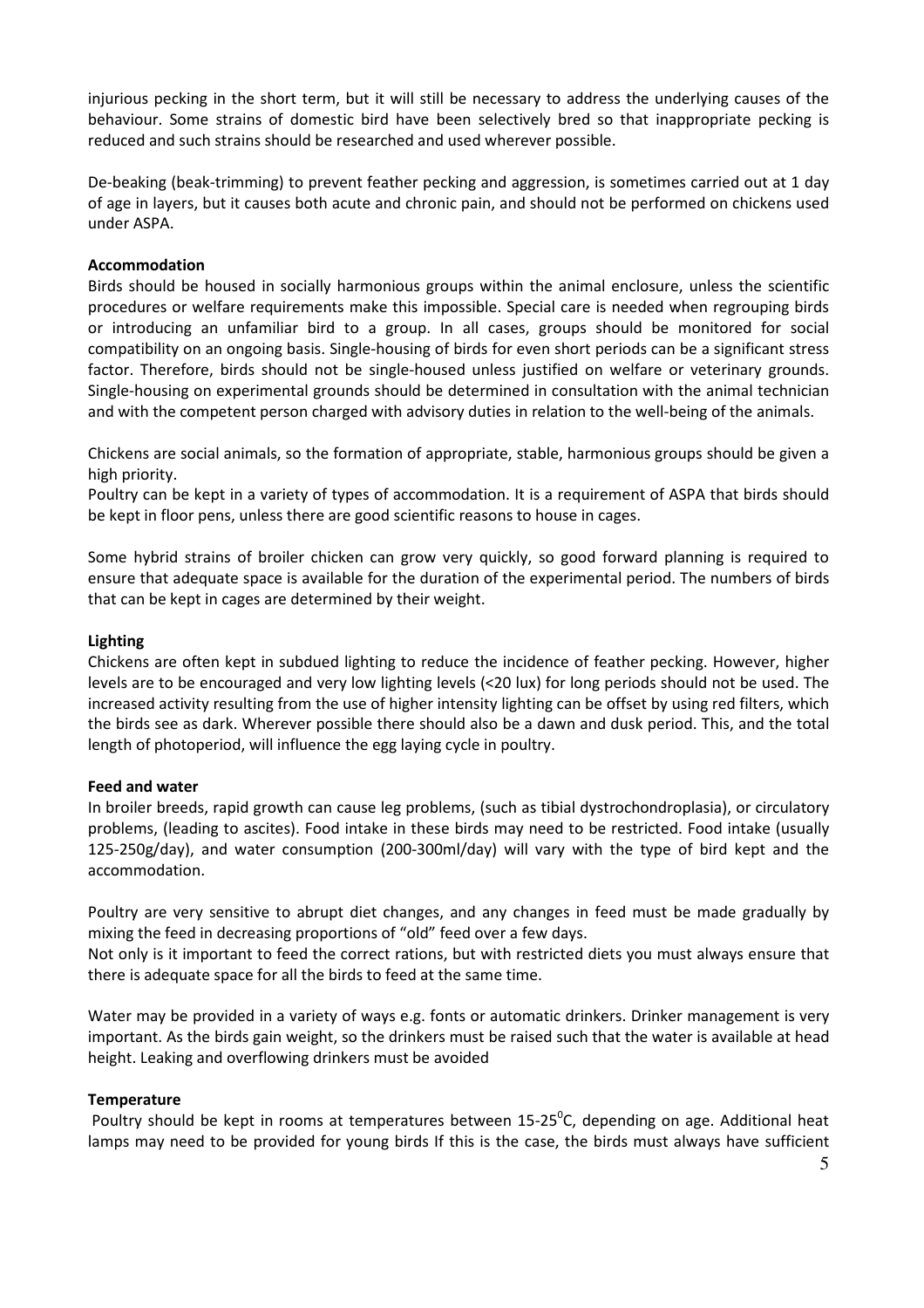space to regulate their own environmental temperature by moving away from the lamp.

### Ventilation

Poultry held in controlled environment units must have room air changes at between 15 and 20 per hour. The positioning of inlet and extract ducts is very important to provide efficient ventilation without draughts. Inadequate ventilation will result in a build up of airborne dust and microorganisms, water vapour and ammonia. The presence of significant odour on entering poultry rooms is a good indication that the air handling system is not functioning correctly.

## Relative humidity

Birds are far more tolerant than mammals to changes in RH and a range of  $40 - 80$  % is acceptable. However, extreme variation in humidity can affect the rate of heat loss in birds, which will influence feed intake and activity.

## Litter Management

Cleaning regimes will vary according to the type of accommodation, but must be such as to ensure that poultry are kept in clean and comfortable conditions.

The litter in a broiler house is usually wood shavings or straw. Correctly managed litter will be dry and friable. However, if drinker management is poor, or the ventilation is inadequate, the litter can become wet or consolidated. Bird droppings will then remain on top of the litter, which will in turn lead to soiling of the birds, scabby hocks and breast blisters, and will also predispose to respiratory infections.

## Noise

Birds are susceptible to stress and sudden or prolonged noise can have a detrimental effect on their welfare and production. The general background level of noise in a room should be less than 50dB, below a noise-rating curve of 45 and also free from distinct tonal content.

#### Environmental enrichment

Fowl are highly motivated to perform 'comfort behaviour' such as wing flapping, feather ruffling and leg stretching, which help to maintain strong leg bones. Birds should therefore be housed in floor enclosures large enough to permit all of these behaviours whenever possible. Ideally, birds should be housed with outdoor access; appropriate cover such as bushes is essential to encourage fowl to go outside.

Flooring for fowl should be solid, as this enables the provision of substrate to encourage foraging and possibly help to reduce the incidence of feather pecking. If fowl need to be caged for scientific purposes, they should be housed in enclosures designed to address behavioural requirements. If there are scientific reasons for not providing a solid floor, a solid area with loose substrate and items such as bunches of string, pecking blocks, rope, turf or straw should be provided for pecking.

Fowl strains that have been developed for rapid growth rates (broilers) are highly susceptible to lameness and their use should be avoided wherever possible. If broilers are used, individuals should be assessed for lameness at least weekly and grown more slowly than those reared commercially unless growth rate is essential for the study.

Fowl should always be provided with the opportunity to perch, peck appropriate substrates, forage and dust-bathe from one day old. Suitable materials for dust-bathing include sand or soft wood shavings. Perches should be 3 to 4 cm in diameter and round with a flattened top. The optimum height above the floor varies for different breeds, ages and housing conditions but perches should initially be fixed at 5 to 10 cm and for older birds at 30 cm above the floor. Perch heights should be adjusted in response to the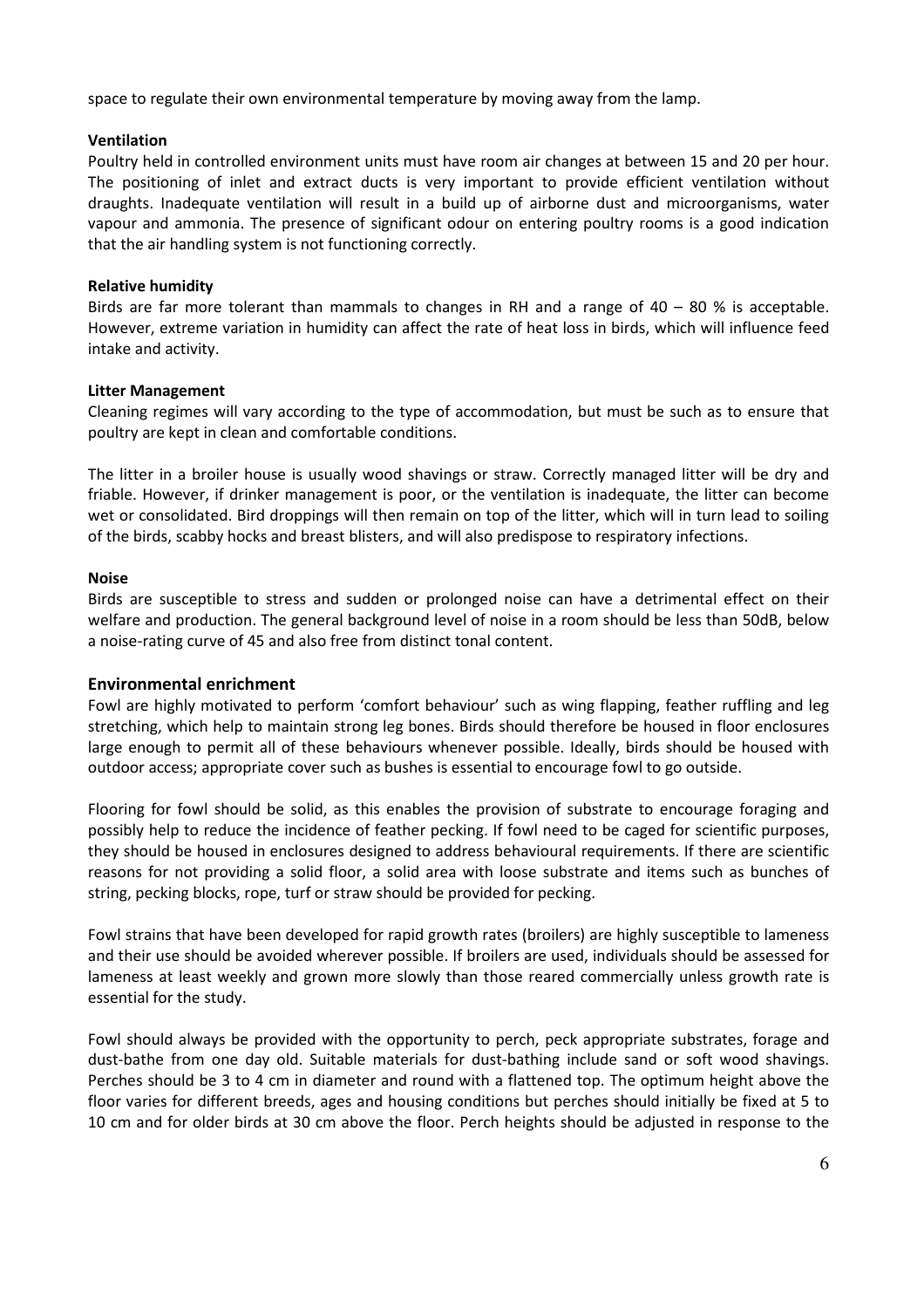birds' behaviour by seeing how easily birds can get on and off perches and move between them. All birds should be able to perch at the same time and every adult bird should be allowed 15 cm of perch at each level.

Especially during the establishment of groups, birds should also be briefly observed during dark periods to confirm that all individuals are roosting. Chickens possess a locking mechanism in their legs that allows them to sleep whilst perching.

Other environmental enrichment to be considered for birds are the provision of scratching areas, dust bowls, water baths, pecking blocks, mirrors and toys.

Laying hens should have access to nest boxes from at least two weeks before coming into lay and no later than 16 weeks of age. Single- or pair-housed birds should each have access to a nest box, with a ratio of at least one nest box per two birds provided in larger groups. Nest boxes should be enclosed and large enough to allow one hen to turn around. A loose substrate such as wood-shavings or straw should be supplied within nest boxes to promote nesting behaviour. Substrate should be regularly replaced and kept clean.

Recommendations for the care of domestic poultry are covered in detail by the DEFRA guide:

## Codes of Recommendations for the Welfare of Livestock – Poultry

## Handling and restraint

Chicks and young birds up to 7 weeks of age: Approach quietly and place a hand over the bird's back and gently restrain the wings firmly against the body. Once held in this fashion, turn your hand over, so that the chick is restrained on its back.

Adult birds are most easily caught by placing a hand on the back and restraining the wings. Lift the bird by supporting under the body and restrain the bird by pulling it against your chest. Once restrained, your hands can then be transferred to take hold of both of the legs, to support the birds weight

WARNING: Do not catch any bird by the legs, as this will lead to flapping of the wings with possible damage to the bird or the handler.

## Personal safety

Trauma: Domestic chickens are normally docile and do not usually present a threat to handlers. However, they can peck, scratch or hit out with their wings, so caution is required. Larger birds, such as geese, and wild birds may be more aggressive.

Allergy: Dust and dander from domestic poultry may present a risk to people with respiratory infections.

Zoonoses: Domestic poultry suffer from a number of diseases that are communicable to man.

• Campylobacter: This bacterium does not cause disease in poultry, but is capable of causing food poisoning in humans.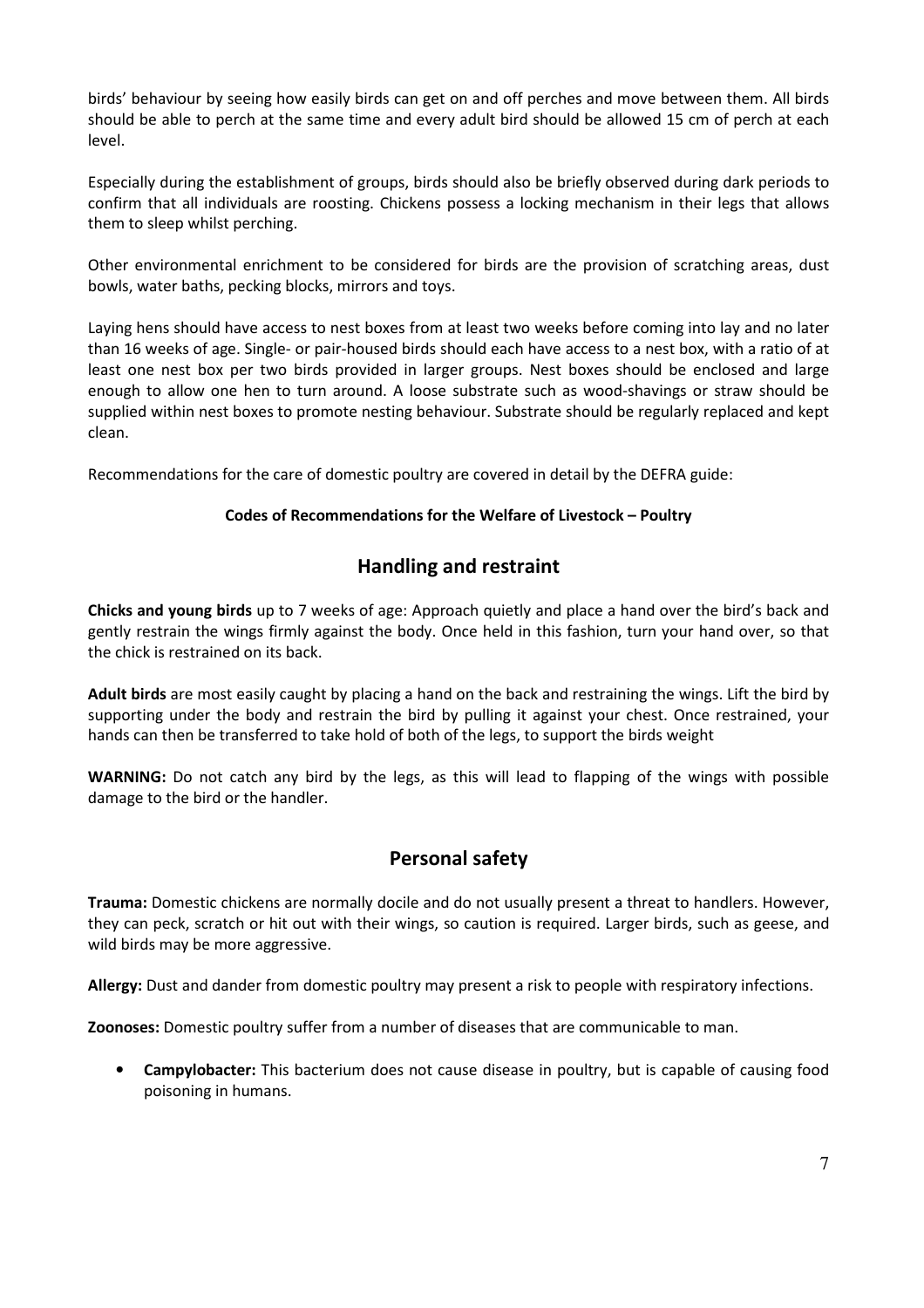- Salmonellosis: The Salmonella bacterium does not usually cause disease in poultry, but some species can cause very serious illness in humans. Most cases of salmonellosis aquired from chickens in humans are caused by S. Enteritidis or S. Typhimurium.
- Ornithosis (Psittacosis): This is a serious, potentially fatal, respiratory disease of humans that can be carried by many types of birds, including domestic poultry, pigeons, sparrows and gulls, together with all types of psittacine birds (parrots). It is caused by the bacterium Chlamydophilia psittaci
- Avian influenza: In 2007, 3 cases of highly pathogenic avian influenza H5N1 were detected in outbreaks in Suffolk and Norfolk, whilst in 2008 there was an outbreak on a poultry farm in Oxfordshire. Although AI is a disease primarily of birds, there have been a number of human cases, mostly in south east Asia, in people that have been closely associated with infected birds.

## Signs of health in chickens

It is essential to be able to recognise sick birds, so that appropriate action can be taken to alleviate suffering. Sick birds can usually be identified because they are inactive and adopt a hunched appearance with ruffled feathers. The indicators of good health are as follows:

| Appearance       | Comb – colour and size; look for changes<br>Eyes – should be bright and clear<br>Gait - alert and upright with clean legs<br>Feathers – smooth and shiny<br>Tail - carried correctly<br>Breathing - not laboured and with no oculo-nasal discharges<br>Droppings - firm and dark with white tip. No faecal staining around cloaca<br>Bodyweight - correct for age and breed.                                                                             |
|------------------|----------------------------------------------------------------------------------------------------------------------------------------------------------------------------------------------------------------------------------------------------------------------------------------------------------------------------------------------------------------------------------------------------------------------------------------------------------|
| <b>Behaviour</b> | Birds should be calm and contented, but not silent. In general, the birds should<br>appear undisturbed by your presence or even actively approach you.<br>Feeding and drinking normally<br>Laying (if hen of a suitable age)<br>Putting on weight(still growing to around 18 weeks of age)<br>Moving freely and interacting with others<br>Preening and perching<br>Dustbathing or sunbathing<br>Sparring or mock fighting – particularly in young birds |

#### Aggression

High levels of aggressive behaviour and injurious feather pecking can result in extensive feather loss and painful injury, with the added risk of cannibalism. They will also increase the general level of stress and fear among the birds. This may prevent all birds being able to access all facilities, e.g. nest boxes and popholes.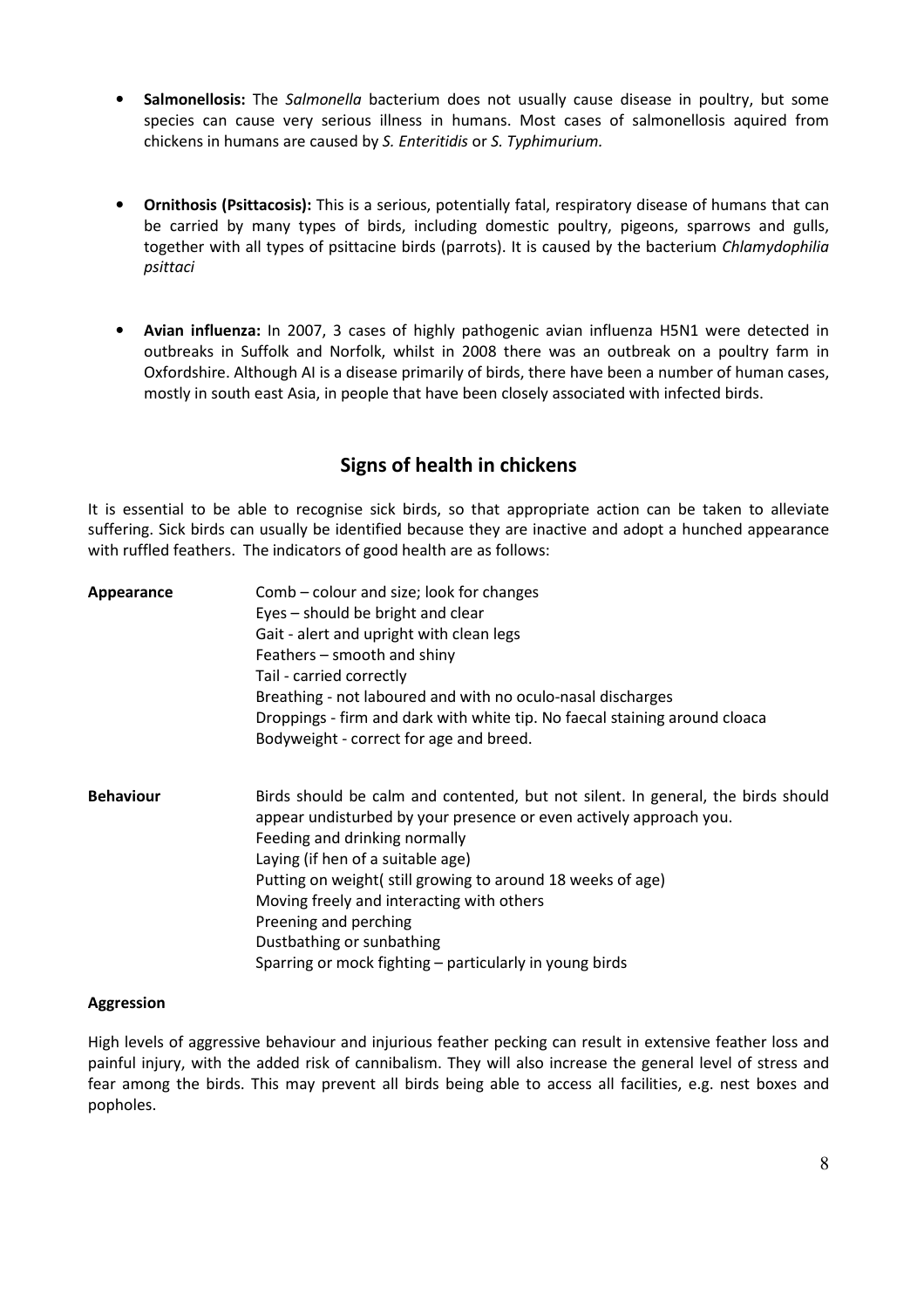## **Dirtiness**

Under normal circumstances healthy birds keep themselves clean. They will avoid dirty areas and carry out regular preening. Dirt around the vent can indicate diarrhoea. Dirt on the feathers might indicate inadequate litter quality, a wet and muddy outside run and/or poor design of the perching/nesting area. It is a potential source for spreading disease and of relevance for general hygiene and bird wellbeing.

Assess and score 5 birds in each of 10 different areas of the house and/or range. Visually assess one side of the bird, except the feet and legs.

| $0 =$ Clean<br>The bird is clean                                                                                       |  |  |
|------------------------------------------------------------------------------------------------------------------------|--|--|
| $1 =$ Moderate dirtiness<br>There is soiling on at least one part of the bird but no area $\geq$ 5cm maximum dimension |  |  |
| $2 =$ Substantial dirtiness<br>There is soiling on one or more parts of the bird $\geq$ 5cm maximum dimension          |  |  |
| <b>Beak Trimming</b>                                                                                                   |  |  |

Defra proposes that beak trimming should be banned in or before 2016. Commercial producers are now urged to work towards keeping laying hens without beak trimming and the practice should be unacceptable in research birds.

#### Feather Loss

Feather loss can be a result of a number of factors, but the location of the feather loss on the bird can help to provide an indication of potential cause.

Loss of feathers to the **back and vent** areas usually indicate feather pecking. The causes of feather pecking are multifactorial but can include breed, nutritional imbalance, housing issues, poor range use and rearing conditions. Feather pecking can be very painful and can result in severe injury, sometimes even cannibalism and death - The resulting poor feather cover can lead to thermal discomfort (cold/sunburn) and reduced productivity. It is understood that the birds carrying out feather pecking are in a stressed state leading them to start this behaviour.

Loss or damage to feathers on the **head and neck** may indicate aggressive pecking, often aimed at the head and with the potential to lead to further injury, or mechanical damage, caused by failings of the equipment or housing set-up.

Visually assess and score 5 birds in each of 10 different areas of the house. Score separately for the head and neck area and the back and vent area.

- 0 = No or minimal feather loss No bare skin visible, no or slight wear, only single feathers missing
- 1 = Slight feather loss Moderate wear, damaged feathers or 2 or more adjacent feathers missing up to bare skin visible < 5cm
- 2 = Moderate/Severe feather loss Bare skin visible ≥ 5cm maximum dimension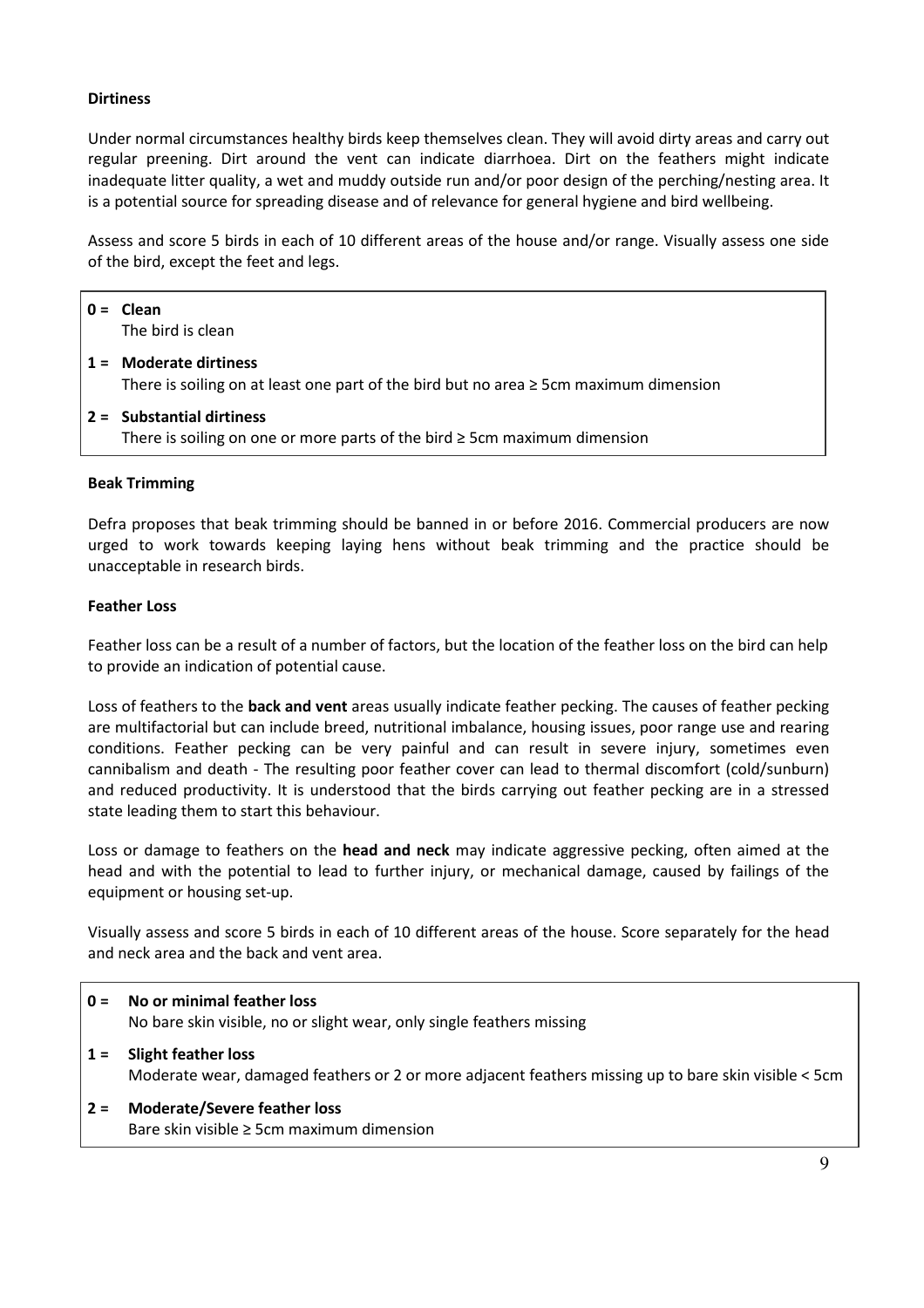#### Sick Birds

Sick birds obviously require additional attention to ensure that any suffering is alleviated as soon as possible. Early recognition, treatment or culling of sick birds is the key to reducing any potential welfare compromise. Birds with fluffed up feathers and an inactive, unresponsive appearance and birds with body wounds that have fresh blood that might attract cannibalistic attention from other birds must be separated or euthanased.

#### **Mortality**

Levels of mortality should always be recorded. These will be higher in very young chicks, where mortality of up to 5% may occur in the first week of life.

## Diseases of poultry

There are a number of diseases of poultry that you should be aware of.

| <b>Bacterial:</b> | Campylobacter                                             |
|-------------------|-----------------------------------------------------------|
|                   | E. coli                                                   |
|                   | Haemophilus paragallinarum                                |
|                   | Mycobacterium avium                                       |
|                   | Mycoplasma gallisepticum, synoviae                        |
|                   | Salmonella pullorum, gallinarum, enteritidis, typhimurium |
| Viral:            | Avian influenza *                                         |
|                   | Newcastle disease *                                       |
|                   | Avian leucosis                                            |
|                   | Infectious bursal disease                                 |
|                   | Infectious laryngotracheitis                              |
|                   | Mareks disease                                            |
|                   |                                                           |

- Fungal: Aspergillosis Mycotoxicosis
- Parasitic: Coccidiosis Nematode worms **Histomoniasis** Ectoparasites

#### Nutritional: Rickets

\* Newcastle disease and Avian Influenza are Notifiable diseases under the Animal Health Act, and suspicion of either disease must be notified immediately to DEFRA.

#### Vaccines

There are a number of vaccines available for use in chickens to protect against viral and bacterial diseases. In addition, there is one vaccine which will protect against coccidiosis. However, these vaccines are produced for commercial chickens and can often only be purchased in minimum quantities of 100,000 doses, making them uneconomic for small flocks..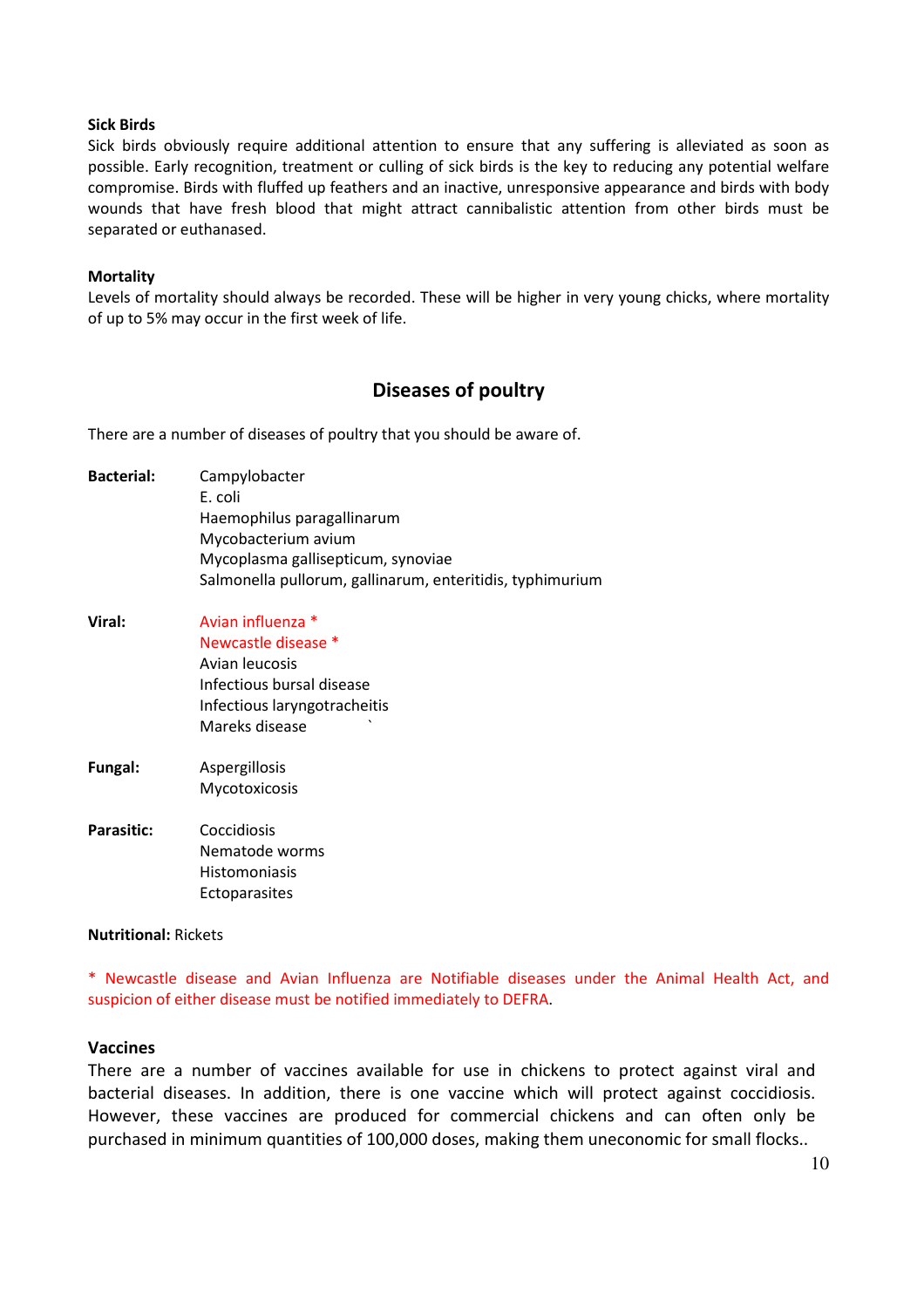## Minor procedures

## A) IDENTIFICATION

Non-invasive or minimally invasive methods such as noting physical differences, ringing with either closed or split rings and staining or dyeing the feathers are preferable to more invasive techniques such as electronic tagging or wing tagging.

- **Wing tags.** These may be metal or plastic, and may be numbered and or coloured. They can have the disadvantage of catching on projections in the accommodation and being pulled out.
- Leg bands. These are usually of expandable plastic, which will allow for leg growth and can easily be removed. They may be closed or split.
- Non-toxic dye or marker pen can be used as a temporary system of identification.

Combinations of coloured leg rings minimise handling for identification, although due regard should be paid to any potential impact of colours on behaviour in some species. When using rings as temporary marking for rapidly growing chicks, regular checking is essential to ensure that the ring is not impeding the growth of the leg.

Highly invasive marking methods such as toe-clipping or web-punching cause suffering and should not be used.

## B) ADMINISTRATION OF SUBSTANCES

The commonly used routes for the administration of substances are given below. Needle sizes are a guide only and the smallest needle possible should be used taking into account the procedure, the size of the bird and the viscosity of fluid to be administered.

| <b>ROUTE</b>   | <b>APPROPRIATE NEEDLE SIZE</b>      |  |  |
|----------------|-------------------------------------|--|--|
| Intra-venous   | 25 gauge $x \frac{1}{2}$ inch       |  |  |
| Intra-muscular | 23 gauge x 5/8 inch                 |  |  |
| Sub-cutaneous  | 23 gauge x 5/8 inch                 |  |  |
| Oral           | 16 or 18 gauge with "pear-drop" end |  |  |
| Chick embryo   | 27 gauge x 1/2 inch                 |  |  |

## 1) Intravenous

a) Wing vein: The wing vein (brachial vein) is found on the underside of the wing, running across the surface of the humeral–radio–ulnar joint, directly beneath the skin. Blood removal must be carried out carefully to minimise haematoma formation. The blood may be collected directly into a micro-hematocrit tube.

b) Jugular vein: The jugular veins run either side of the neck. Featherless track of skin overlie the vein and can help identification of their position, although they can be quite moveable in position.

c) Medial metatarsal vein: This is situated on the medial side of the leg.

d) Cardiac puncture: This can only be used as a terminal procedure under general anaesthesia. The heart is approached from the neck by inserting a needle along the ventral floor of the thoracic inlet, avoiding the crop.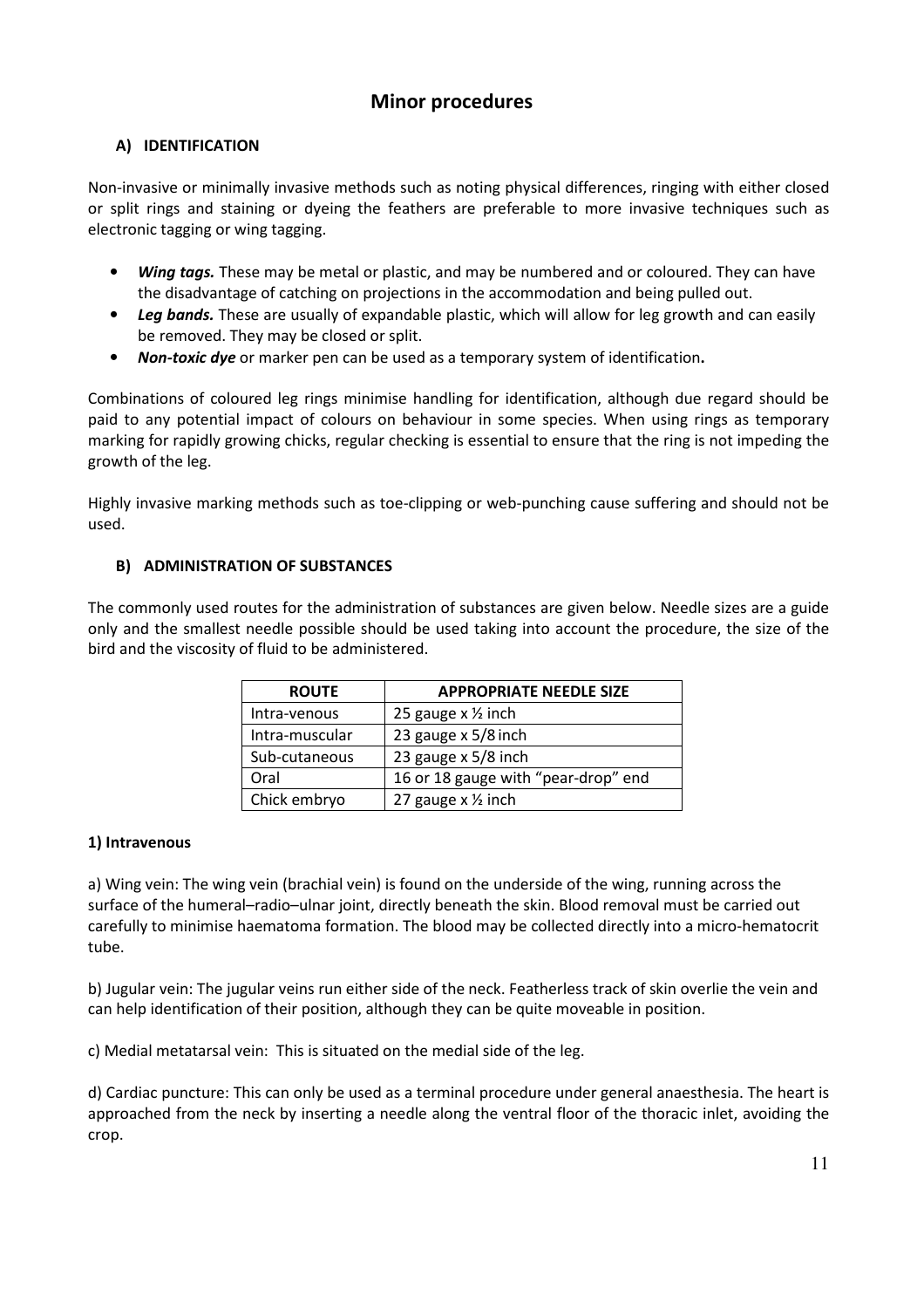2) Intramuscular: This is usually performed in the breast muscle, which is situated on either side of the sternum. The thigh muscle may also be used.

3) Subcutaneous: This is usually performed under the skin of the thorax, between the wings

4) Oral: Oral dosing is performed using a needle with a peardrop end.

5) Intranasal: Substances may be dropped into the nares or inhaled via an insufflator.



## Management of pain

Responses to pain in birds are more subtle than with most other species, which can make their recognition more difficult. There are few behavioural signs of pain and chickens may sometimes appear normal, and yet be found to have quite advanced pathological changes at a subsequent post-mortem.

Birds in pain or diseased often adopt a hunched posture, and can display "wing droop". The feathers become "ruffled", which may be exacerbated by lack of grooming and the bird will separate itself from the cage mates. If groups of birds are affected, then "huddling" will occur.

Unfortunately, the body temperature of birds is not easily measured and can also difficult to interpret. Similarly the heart rate is stimulated by handling and therefore unreliable.

The respiratory rate can give a good indication of distress in birds. Changes in depth and rate can be observed and birds can "mouth breathe" if they are too hot, or have respiratory disease. This may be accompanied by an ocular or nasal discharge, and in some cases by swelling of the nasal sinuses.

With severe pain, birds may develop a catatonic response, becoming immobile and totally unresponsive.

With chronic pain, there is usually a loss of appetite and weight, which can best be measured by weighing the bird regularly.

Unfortunately, there is little known about analgesia in birds as no clinical trials have been undertaken. Current recommendations suggest the use of buprenorphine (vetergesic), butorphenol (torbutol) or flunixin (Finadyne). Flecknell – Laboratory Animal Anaesthesia 2000).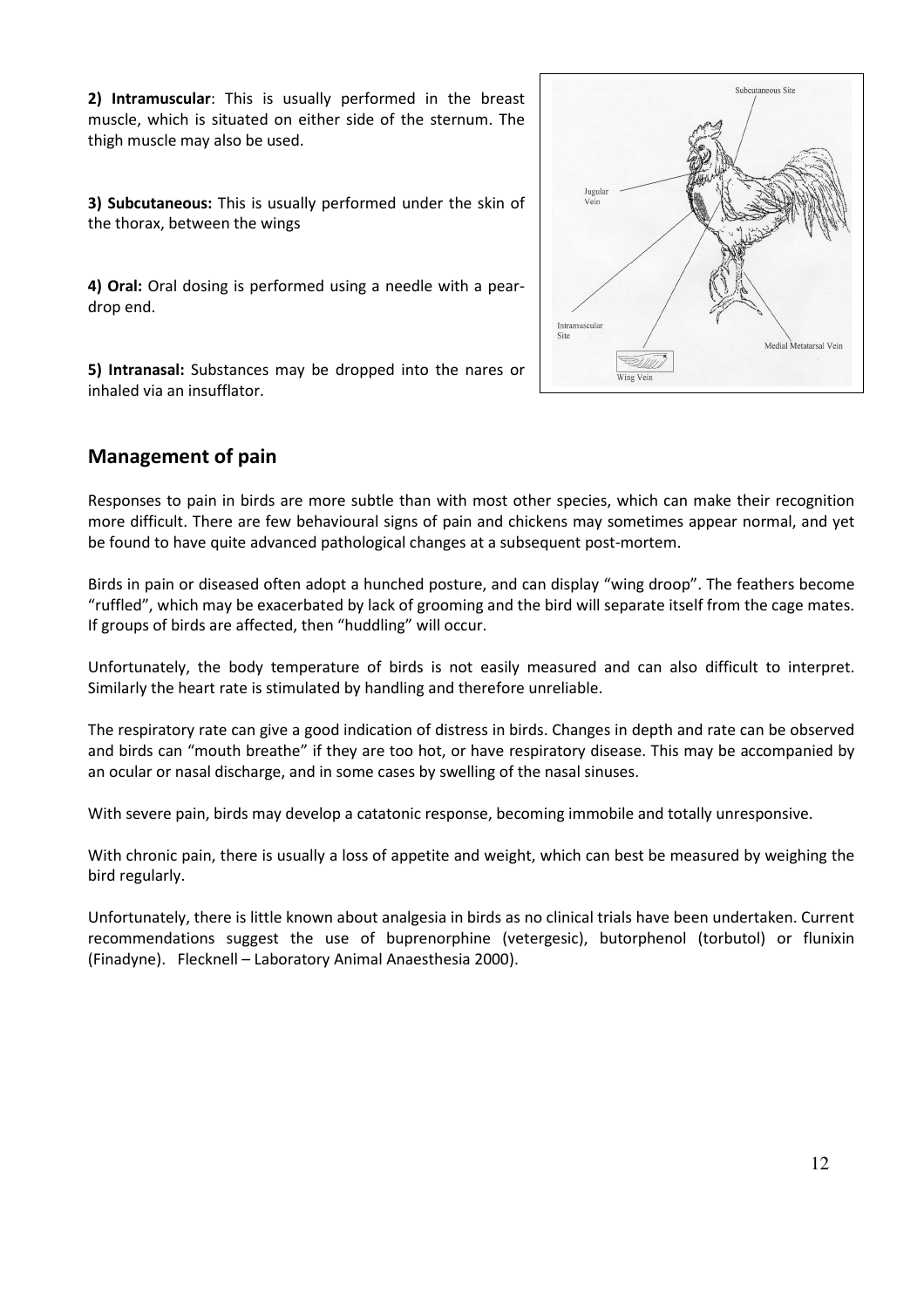## Avian anaesthesia

Anaesthesia in chickens, or any other avians, presents a number of difficulties and carries greater risks than with most of the mammalian species.

### Heat loss

Birds have higher metabolic rates and higher temperatures than mammals of equivalent size. The higher temperatures mean that there is a greater difference between the core temperature of the bird and the environment, which leads to greater heat loss during anaesthesia. With small birds, the high ratio of surface area to body weight will also increase the heat loss, so with these it is particularly important to minimise loss of heat during anaesthesia by maintaining a high environmental temperature and providing insulation. Avoid removing large numbers of feathers.

#### Starvation

For birds under 1 kg, starvation should be avoided, as the high metabolic rate may induce hypoglycaemia. Larger birds may be fasted pre-anaesthesia. In birds with a crop, this must be empty before anaesthesia is induced.

## Respiratory system

The respiratory system of the bird differs from that of mammal, by having a series of air sacs which connect with the lungs. The presence of these air sacs may allow a build-up of anaesthetic gases in the dependant areas of the respiratory system, with consequent over dosage. This is not usually a problem, provided it is remembered that the induction of anaesthesia in birds is rapid and so the concentration of anaesthetic agent must be reduced early.

## Handling and positioning

Always handle birds gently, taking care not to obstruct respiration, as even short periods of apnoea can result in hypoxia. Positioning under general anaesthesia has a major bearing on respiratory efficiency. In dorsal recumbence, the viscera are pushed anteriorly, compressing the abdominal and thoracic air sacs, and so compromising respiration. Lateral recumbence is the best position for respiration in the anesthetised bird. Avoid taping the wings and legs in full extension, as this can inhibit both respiratory movements and venous return.

## Preparation

Analgesia should be given before recovery surgery. The following agents may be used:

- Butorphanol (Torbugesic) 1-2mg.kg i/m Opioid analgesic good for surgical pain
- Meloxicam (Metacam) 0.5-1mg/kg i/m NSAID good for chronic pain
- Ketoprofen (Ketofen) 2mg/kg im NSAID good for chronic pain
- Midazolam (Hypnovel) 0.2-0.5mg/kg Hypnotic agent anti-anxiety drug

#### Induction of anaesthesia

Induction may be by injection or inhalation.

#### a) Injectable agents

These are best given intra-venously, via the brachio-cephalic or jugular veins. The following are the agents of choice in birds: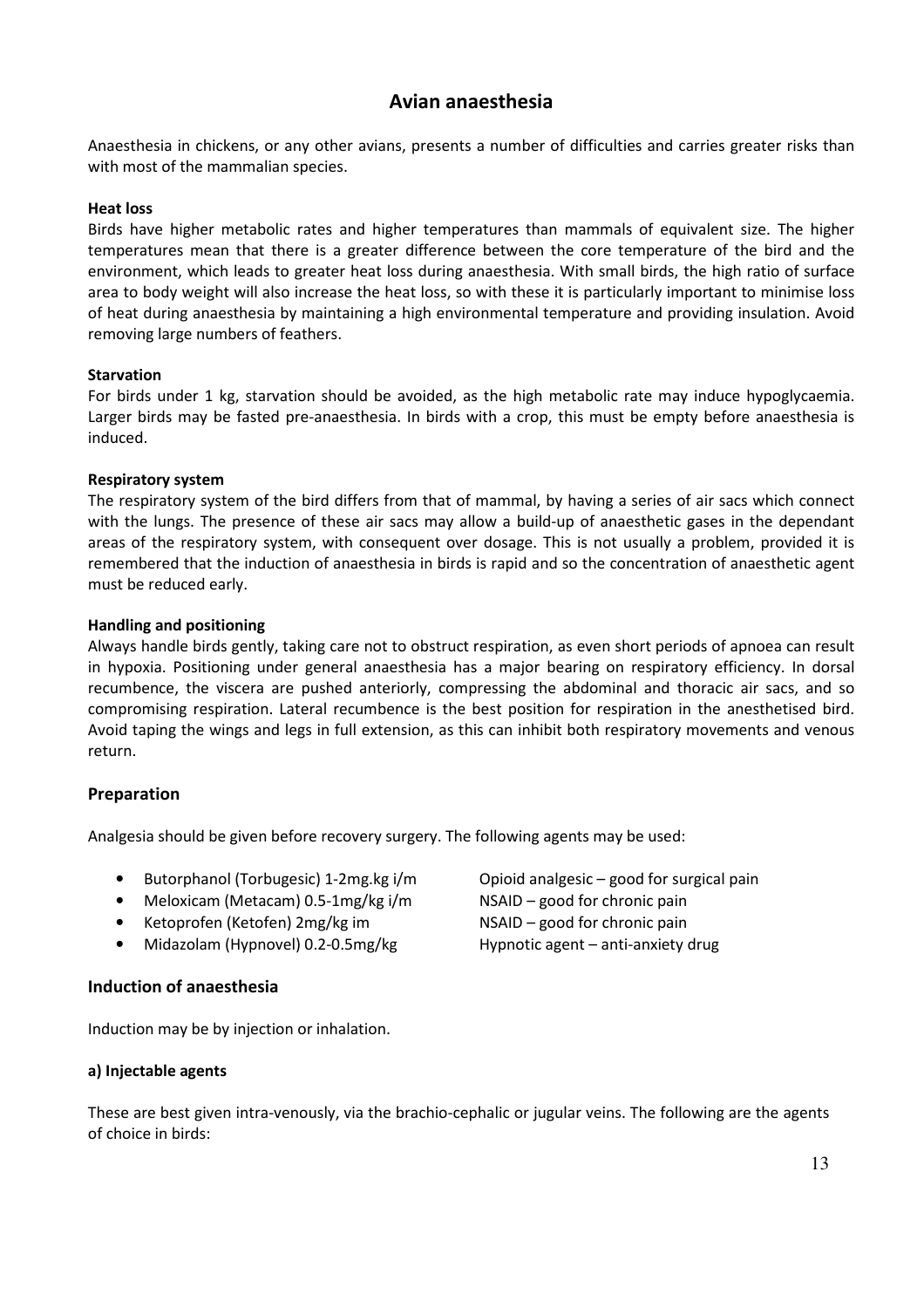- 1) Propofol is a short-acting anaesthetic giving 5-10 minutes anaesthesia, with very rapid recovery. It is most useful as an induction agent, where it gives long enough anaesthesia to allow endotracheal intubation, with the bird subsequently being maintained with an inhalation agent.
- 2) Alphaxalone: Alphaxalone (Alfaxan) is another safe anaesthetic agent in birds. It is usually given by  $i/v$ injection, but can also work if given i/m, although the effects are much more variable. It is rapidly metabolised and excreted via the liver, to give a relatively quick recovery with few side effects. It gives approximately 20 minutes of surgical anaesthesia, which can be extended by incremental dosing without increasing the recovery time.
- 3) Ketamine and xylazine: This combination can be used in birds, given by i/m or s/c injection.

## b) Inhalation agents

The anaesthetic of choice for birds is **Isoflurane** (various trade names). Other more recent volatile anaesthetic agents (Sevoflurane, Desflurane), may have indications in specific procedures.

Small birds may be induced using isoflurane by placing them in a chamber, similar to that used for mice and rats. Larger birds can be induced using a mask, with the bird restrained in towel, providing capture and restraint are carried out smoothly to avoid undue stress. An anti-anxiety drug given beforehand, such as Midazolam, will make this safer. Use Isoflurane at 4-5% to induce, but reduce to 2-3% once the bird is unconscious. Anaesthesia is usually achieved in about 60 seconds.

Note that waterfowl can have long periods (5 minutes) of breath-holding, known as the dive response. This is potentially dangerous, but can be reduced by the prior use of anxiolytic drugs.

## Endotracheal intubation

Birds weighing more than 200 grams should always be intubated. The glottis is readily visible in the unconscious bird, and it is straightforward to introduce an endotracheal tube. Don't use "cuffed" tubes, as these may cause damage and take care not to push the tube too far down, as the trachea narrows distally. Keep the neck straight while intubating.

Monitor anaesthesia as for other species. The heart rate for a 1kg chicken should be 156 beats/minute.

## Post-operative care

When the procedure is complete, the bird should be given 100% oxygen for a period. The rate and depth of respiration should gradually increase. If recovery is slow, moving the wings in and out can assist respiration.

Birds should recover in a temperature of 40ºC (35ºC for those over 250 grams). The recovery area should be quiet with subdued lighting. Many birds experience delirium during recovery and can flap their wings vigorously, leading to injury. A towel or temporary bandage around the wings will help to stop injuries due to wing flapping.

Most birds will eat within a short time of recovery, if they are in a warm, quiet, stress-free and dark environment. If they are not eating, then tube feeding may be necessary.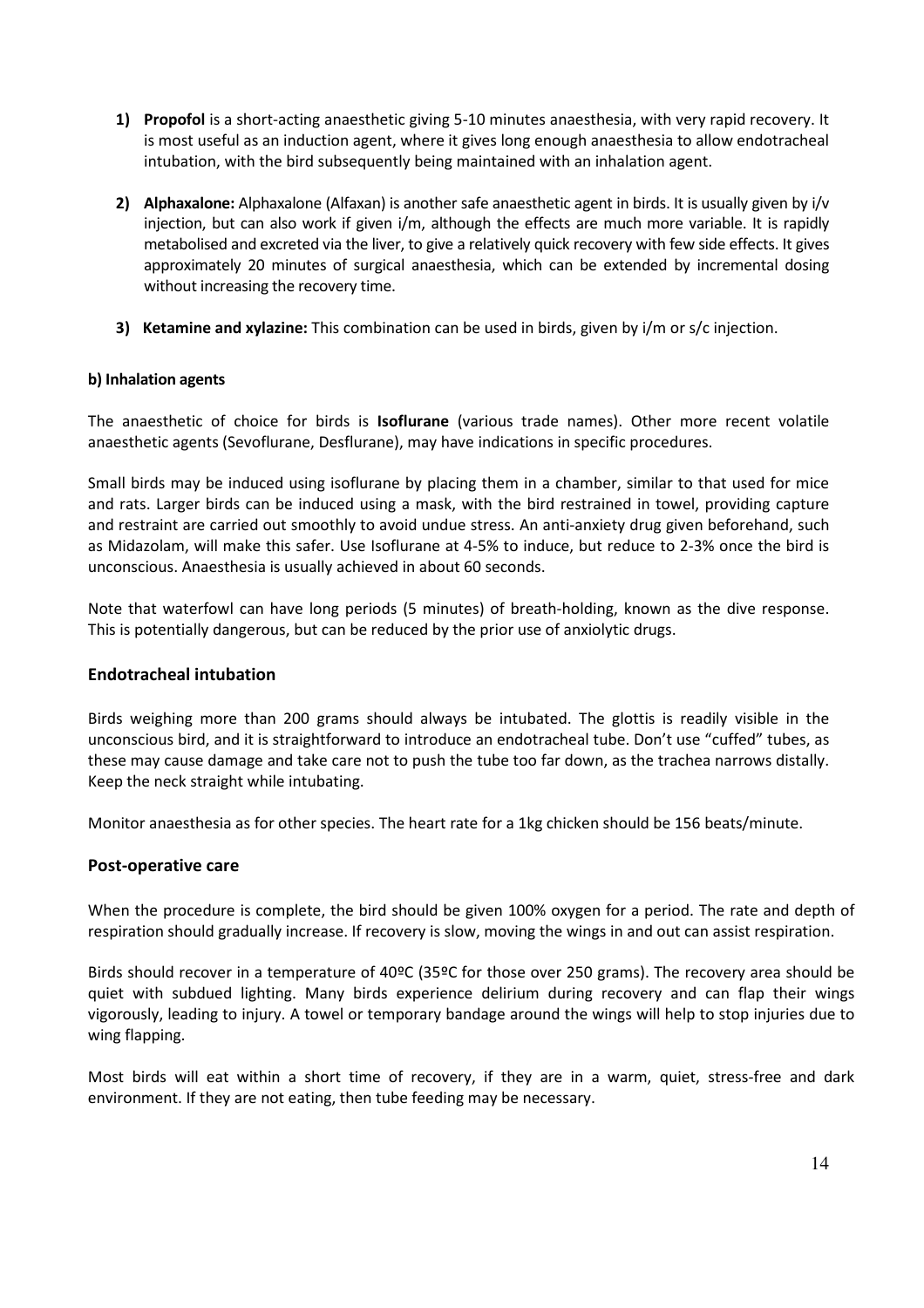## Humane methods of killing poultry

## Schedule 1 methods

Those methods of humane killing listed in Tables A and B below are appropriate for the animals listed in the corresponding entries in those tables only if the process of killing is completed by one of the methods listed in subparagraphs (a) to (f) below:

- (a) confirmation of permanent cessation of the circulation
- (b) destruction of the brain
- (c) dislocation of the neck
- (d) exsanguination
- (e) confirming the onset of rigor mortis
- (f) instantaneous destruction of the body in a macerator.

A requirement in Table A for prior use of a sedative or anaesthetic:

(a) is subject to sub-paragraph (2); and

(b) is not to be read as prohibiting the prior use of sedative or anaesthetic in any cases where it is not required by that Table.

(2) Nothing in this Schedule requires or permits the prior use of sedative or anaesthetic where the distress likely to be caused by administering it is greater than the distress likely to be caused by using the appropriate method of killing without sedative or anaesthetic.

## TABLE A - Mature forms

1) Overdose of anaesthetic, using a route and anaesthetic agent appropriate for the size of the bird.

|                                                                                                        | (All birds)             |  |
|--------------------------------------------------------------------------------------------------------|-------------------------|--|
| 2) Exposure to carbon dioxide in a rising concentration                                                | (Birds up to 1.5kg)     |  |
| 3) Dislocation of the neck - with the prior use of a sedative or anaesthetic in the case of birds over |                         |  |
| 250 grams                                                                                              | (Birds up to 1kg)       |  |
| 4) Concussion of the brain by striking the cranium                                                     | (Birds up to 250 grams) |  |

#### TABLE B - Embryonic forms

- 1) Overdose of anaesthetic, using a route and anaesthetic agent appropriate for the size and stage of development of the bird.
- 2) Refrigeration, or disruption of membranes, or maceration in apparatus approved under appropriate slaughter legislation, or exposure to carbon dioxide in near 100% concentration until they are dead.
- 3) Decapitation (birds up to 50 grams)